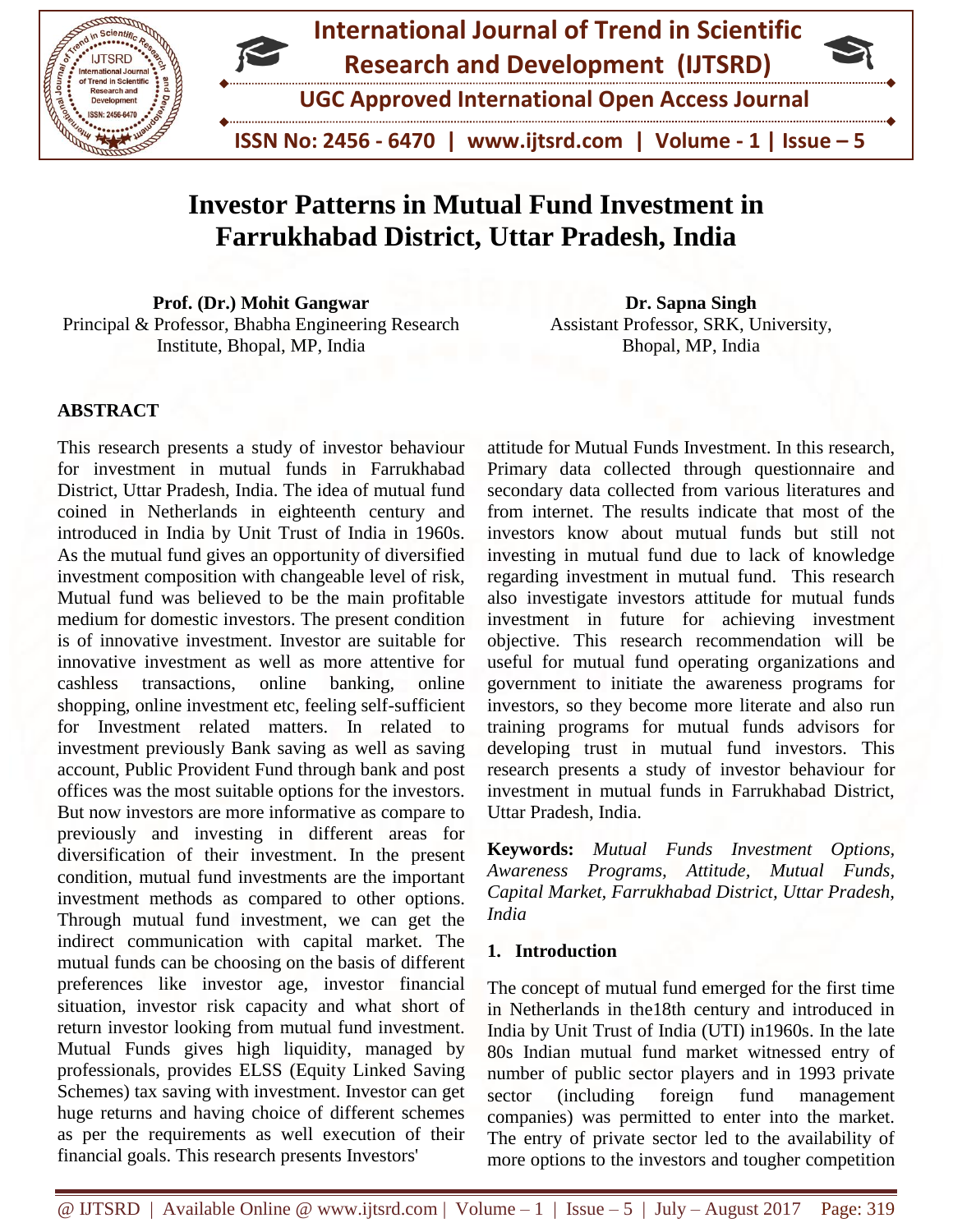to market players. One of the major events in the history of mutual fund industry was the bifurcation of UTI into two separate entities in 2003 [13]. Mutual funds have emerged as an key investment avenue for retail investors. A mutual fund is an investment tool for who pool their savings for investing in diversified portfolio [1, 6]. By the definition of AMFI "Mutual fund in India is a kind of collective investment that is managed professionally [3, 10]. In Mutual fund in India, the money is collected from a large number of investors and then it is invested in bonds, stocks, and various other securities. The fund manager of Mutual fund in India collects the interest income which is then distributed among the individual investors on the basis of the number of units that they hold". A mutual fund invites the prospective investors to join the fund by offering various schemes so as to the requirements of different categories of investors. There are a number of mutual fund schemes according to suit the needs and preferences of investors. Mutual funds in India are now governed under the SEBI (securities exchange board of India) regulations 1996 [2, 8]. In India there are various companies which are dealing in mutual fund such as Reliance Mutual Funds, HDFC, ABN Amro, AIG, Bank of Baroda, Canara Bank, Birla Sun Life, DSP Merrill Lynch and DBS Chola Mandalam. In present situation online systems and websites gives investors to perform all types of transactions without compulsion of exact physical location [8-11]. This research presents a study of investor behaviour for investment in mutual funds in Farrukhabad District, Uttar Pradesh, India.

## **2. Economy of Farrukhabad District, Uttar Pradesh, India**

Farrukhabad was founded by Nawab Mohammad Khan Bangash, who named it after the reigning emperor Farrukhsiyar, in 1714, the district of Farrukhabad forms part of Kanpur division. The township of Farrukhabad, Fatehgarh consist of two district towns, Farrukhabad & Fatehgarh, the former being the headquarters of the Tehsil & the latter forming the headquarters of the district, both lying about 5 Kms apart. Fatehgarh derives its name from an old fort. Fatehgarh remained a Military Station of considerable importance and in 1802 it became the headquarters of the Governor Generals Agent for the ceded provinces. In 1818 a gun carriage factory was established here. The district as it exists now is bounded by Badaun and Shahjahanpur on the north, Hardoi on the east, Kannauj on the south and district Etah & Mainpuri on the west. Rivers Ganga &

Ramganga are located towards the east & Kali Nadi towards the south [12].

Farrukhabad is situated between Lat. 26° 46' N & 27° 43' N and Long. 79° 7' E & 80° 2' E. It forms a part of Kanpur division. It is bounded by Badaun & Shahjahanpur on the north, Hardoi on the east, Kannauj on the south and Etah & Mainpuri on the west. Total area of District Farrukhabad is 2, 28, 830 Hectares [12].

The Farrukhabad district consist of 3 Tehsils namely Farrukhabad, Kaimganj & Amritpur with a total area of 2,28,830 Ha., has 7 Blocks (Barhpur, Kamalganj, Mohammadabad, Kaimganj, Nawabganj, Shamshabad & Rajepur), 512 Gram Panchayats, 1020 Revenue villages, 14 Police Stations, 2 Nagar Palikas and 4 Nagar Panchayats (Town Area) & 1 Cantt. Board with total population of District is 18.87 Lacs [12].

Farrukhabad is famous for its cloth printing/Textile Printing, block Printing, block making & Jari Jardoji Udyog. Jari Jardoji Udyog is a traditional udyog of District Farrukhabad and widely spread including rural area also, Approx 1.75 lakh trained handicraftsmen are engaged in this work and 80,000 personals are busy in marketing & making availability of Raw Material. Arround 360 Jari Jardoji Units are registered in the District. Various type of clothes like Table Mat, Tharkosh, Sari, Blouse piece, Dupatta, Salvar & Kurta are being manufactured by Jari-Jardoji work in India and various Products are being exported to countries like England, America, Japan, Saudi Arabia etc. Recently Textile ministry of India in collaboration with state government has established a Textile Park. More than 250 textile entrepreneurs have shown interest in the project. This textile Park will help bringing the district into the national map. Apart from revenue it will create enough job opportunities for the local youth. Kaimganj is known for the chewing Tobacco industry. The district Farrukhabad produced about 8 million tonnes of Potato and hence have about 61 Cold Storages, the district is also known for its Sunflower cultivation. Beetle-nut (Supari) is also processed to make sweet supari and is a famous product of Farrukhabad [12].

# **3. Related Work**

Walia and Kiran (2009) [4], studied investor's risk and return perception towards mutual funds. The study examined investor's perception towards risk involved in mutual funds, return from mutual funds in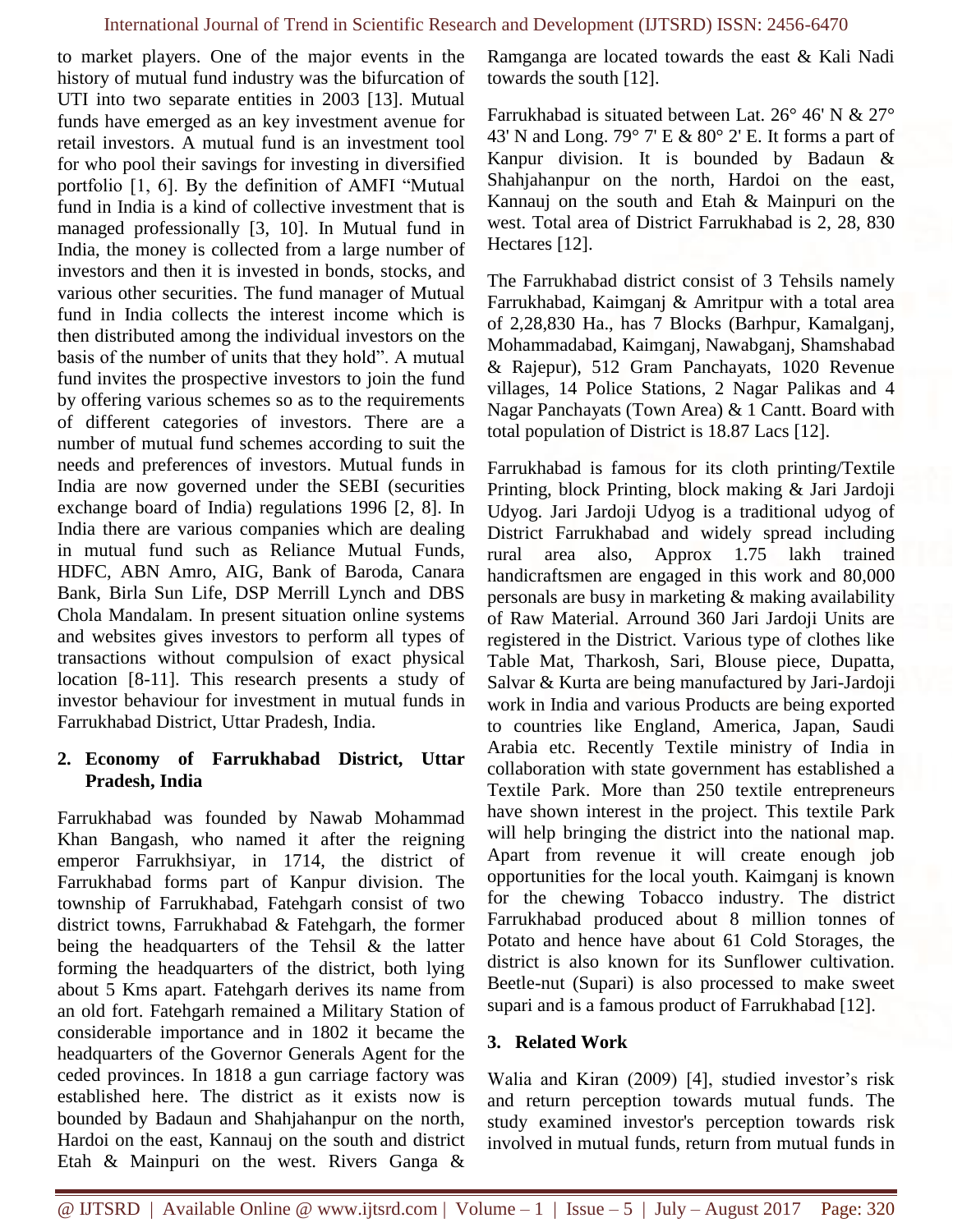comparison to other financial avenues, transparency and disclosure practices. The study investigated problems of investors encountered with due to unprofessional services of mutual funds. The study found that majority of individual investors doesn't consider mutual funds as highly risky investment. In fact on a ranking scale it is considered to be on higher side when compared with other financial avenues. The study also reported that significant relationship of interdependence exists between income level of investors and their perception for investment returns from mutual funds investment.

Saini et., al. (2011) [5], analyzed investor's behavior, investors' opinion and perception relating to various issues like type of mutual fund scheme, its objective, role of financial advisors / brokers, sources of information, deficiencies in the provision of services, investors' opinion relating to factors that attract them to invest in mutual and challenges before the Indian mutual fund industry etc. The study found that investors seek for liquidity, simplicity in offer documents, online trading, regular updates through SMS and stringent follow up of provisions laid by AMFI.

Singh (2012) [6], conducted an empirical study of Indian investors and observed that most of the respondents do not have much awareness about the various function of mutual funds and they are bit confused regarding investment in mutual funds. The study found that some demographic factors like gender, income and level of education have their significant impact over the attitude towards mutual funds. On the contrary age and occupation have not been found influencing the investor's attitude. The study noticed that return potential and liquidity have been perceived to be most lucrative benefits of investment in mutual funds and the same are followed by flexibility, transparency and affordability.

# **4. Objective of the Research**

- ➢ To find the Investors' information altitude in Farrukhabad District, Uttar Pradesh, India for investment in Mutual Funds.
- ➢ To find the Investors' attitude for investment in Farrukhabad District, Uttar Pradesh, India for Mutual Funds.
- ➢ To know the reasons and preference in Farrukhabad District, Uttar Pradesh, India for mutual fund investment.

#### **5. Research Methodology & Design**

This research study is descriptive in nature.

#### **6. Data Collection**

The primary data was collected using questionnaire in Farrukhabad District, Uttar Pradesh, India [12]. Secondary data was collected from Research papers and Websites.

#### **7. Sampling Plan**

- $\triangleright$  Targeted population: Investors
- ➢ Sampling unit: Individual Investors
- ➢ Sampling method: Judgment sampling
- ➢ Sample size: 2880
- ➢ Sample Location: Farrukhabad District, Uttar Pradesh, India

#### **8. Tools of Data Analysis & Interpretation**

The data analyzed and processed by applying classifying method, tabular method and presented for .interpretation and recommendations.

#### **Table 1: Gender Criteria**

| <b>Gender</b> | <b>Count</b> |    |
|---------------|--------------|----|
| <b>Male</b>   | 2140         | 74 |
| <b>Female</b> | 740          |    |

Interpretation: In this research 74% investors are male and rest 25% investors are females

#### **Table 2: Age Criteria**

| Age                   | <b>Count</b> | $\frac{0}{0}$ |
|-----------------------|--------------|---------------|
| Less than 35<br>years | 240          | 8             |
| 35 to 50 Years        | 1060         | 36            |
| 50 to 65 Years        | 1420         | 49            |
| <b>Above 65 Years</b> | 160          |               |

Interpretation: In this research out of total investors, 49% investors are from the age group of 50 to 65 years followed by 36% investors are from 35 to 50 years. Only 5% investors are above 65 years of age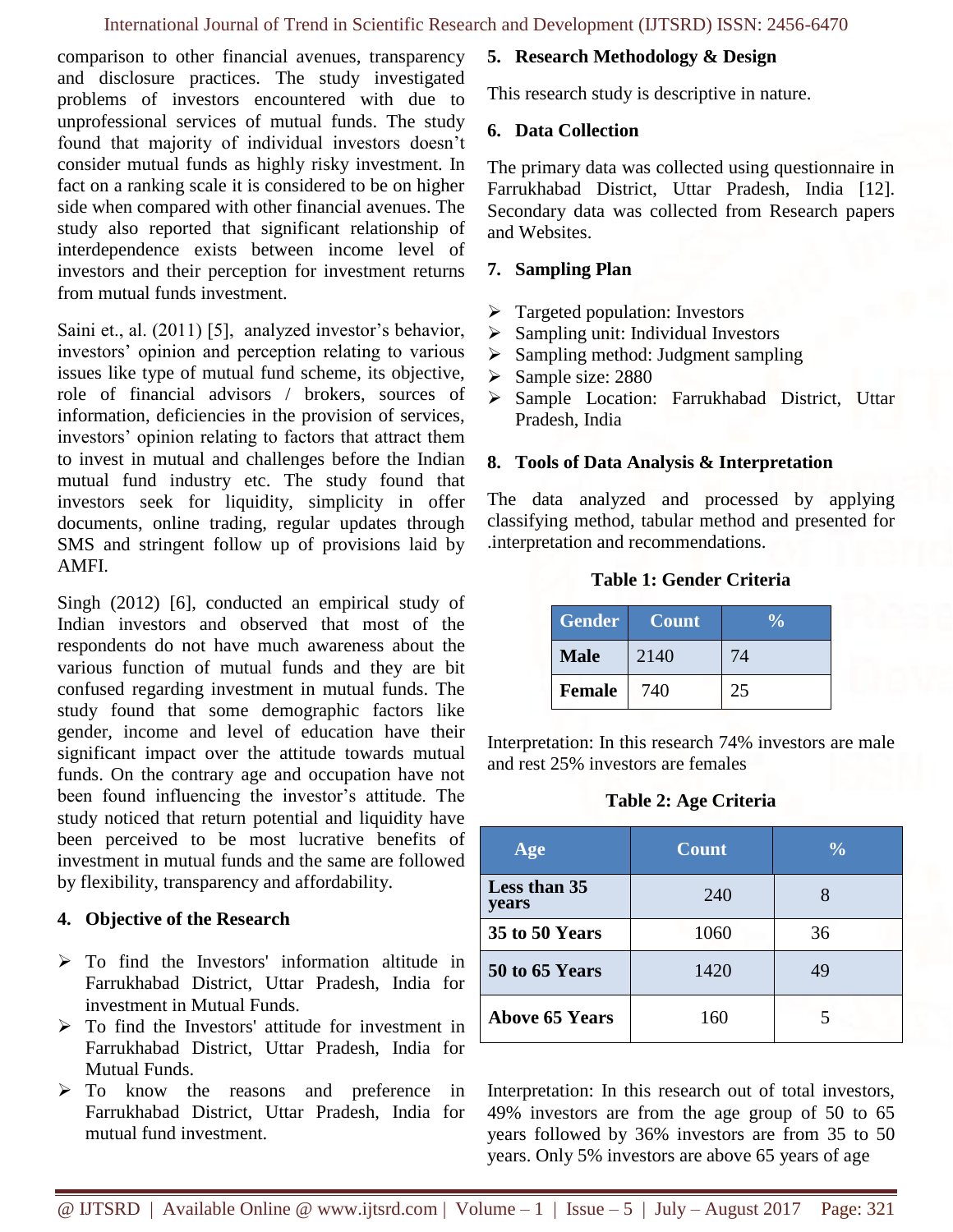International Journal of Trend in Scientific Research and Development (IJTSRD) ISSN: 2456-6470

#### **Table 3: Qualification Criteria**

| <b>Qualification</b> | <b>Count</b> | $\frac{0}{\alpha}$ |
|----------------------|--------------|--------------------|
| Undergraduate        | 140          |                    |
| <b>Graduate</b>      | 1000         | 34                 |
| <b>Post Graduate</b> | 1520         | 52                 |
| <b>Professionals</b> | 220          |                    |

Interpretation: In this research 52% investors are having qualification of post graduate. Only 4% investors are undergraduate

## **Table 4: Occupation Criteria**

| <b>Occupation</b>    | <b>Count</b> | $\frac{0}{\alpha}$ |
|----------------------|--------------|--------------------|
| <b>Business</b>      | 600          | 20                 |
| <b>Service</b>       | 1920         | 66                 |
| <b>Professionals</b> | 360          | 12                 |

Interpretation: In this research, 66% investors are service class and 20% investors are businessman followed by 12% investors who are professionals

**Table 5: Income Criteria**

| <b>Yearly</b><br><b>Income</b>     | <b>Count</b> | $\frac{0}{0}$ |
|------------------------------------|--------------|---------------|
| Less than Rs.<br>200000            | 460          | 15            |
| <b>Rs. 200001 to Rs.</b><br>600000 | 1400         | 48            |
| <b>Rs. 600001 to Rs.</b><br>900000 | 760          | 26            |
| <b>Rs. 900001 and</b><br>above     | 260          |               |

Interpretation: In this research, 26% of the investors are having yearly earning between Rs. 600000 to Rs 900000, 48% of the investors are in the category of Rs.200001 to Rs. 600000 yearly income. Only 9% Investors are having yearly income more than Rs. 900000.

# **Table 6: Marital Status Criteria**

| <b>Marital Status</b> | <b>Count</b> |    |
|-----------------------|--------------|----|
| <b>Married</b>        |              |    |
| <b>Unmarried</b>      | 50 N E       | 17 |

Interpretation: In this research, 82% investors are married and 17% investors are unmarried

# **Table 7: Investment Criteria**

| <b>Investment Type</b>                                 | <b>Count</b> | $\frac{0}{0}$ |
|--------------------------------------------------------|--------------|---------------|
| <b>Saving</b>                                          | 1440         | 100           |
| <b>Capital Gain</b>                                    | 1180         | 81            |
| <b>Regular Income From</b><br><b>Different Sources</b> | 1060         | 73            |
| <b>Tax Benefits Related</b><br>Investment              | 1400         | 97            |
| <b>Inflation Balance</b>                               | 1440         | 100           |

Interpretation: In this research, Savings and inflation balance is primary criteria for investment followed by Tax benefits related investments and capital gain

# **Table 8: Yearly Savings Criteria**

| Yearly<br>Savings | <b>Count</b> | $\frac{0}{0}$ |
|-------------------|--------------|---------------|
| Less than<br>10%  | 900          | 31            |
| 10% to 25%        | 1300         | 45            |
| 25% to 40%        | 380          | 13            |
| More than<br>40%  | 300          | 10            |

Interpretation: In this research, 45% investors are able to save between 10% to 25% of their total yearly earnings followed by 31% investors who are able to save less than 10%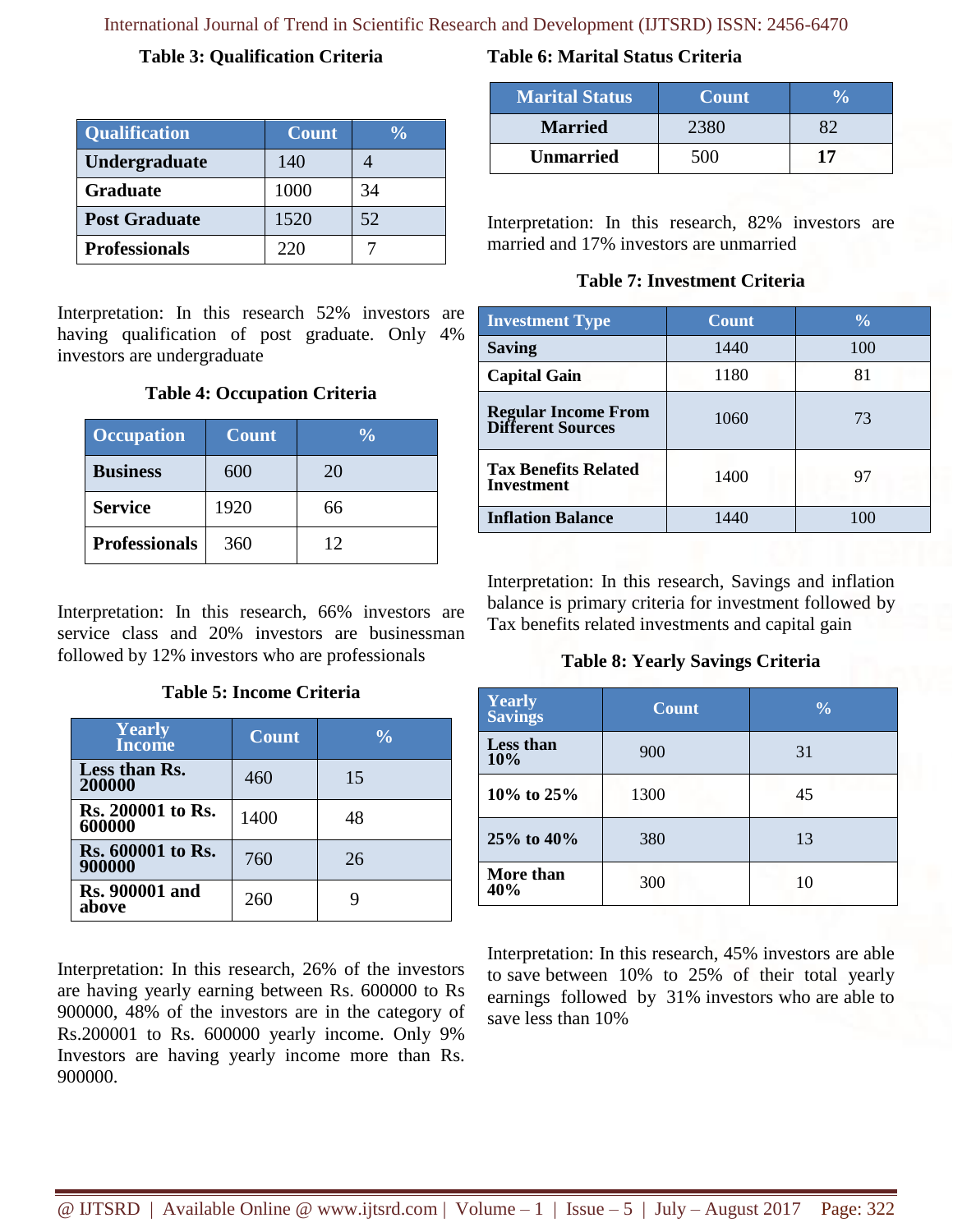# **Table 9: Awareness Criteria Regarding Mutual Funds Criteria**

| <b>Awareness</b><br><b>Criteria</b> | <b>Count</b> | $\frac{0}{0}$ |
|-------------------------------------|--------------|---------------|
| <b>Not Aware</b>                    | 660          | 22.           |
| <b>Some Aware</b>                   | 1840         | 63            |
| <b>Fully Aware</b>                  | 380          | 13            |

Interpretation: In this research, 63% investors are having some awareness of Mutual Funds. Only 13% investors are fully aware about mutual funds

| <b>Table 10: Investment Choice Criteria</b> |  |  |
|---------------------------------------------|--|--|
|---------------------------------------------|--|--|

| <b>Investment Choice</b><br><b>Criteria</b> | Count% | Rank<br>(According to<br><b>Preference</b> ) |
|---------------------------------------------|--------|----------------------------------------------|
| <b>Banks</b><br><b>Branch</b>               | 94     |                                              |
| <b>Small and Big</b><br><b>Post Office</b>  | 76     | 3                                            |
| <b>Insurance</b><br><b>Company</b> and      | 66     | 4                                            |
| <b>Real Estate</b><br><b>Investment</b>     | 46     |                                              |
| <b>Gold, Silver, Jewelry</b>                | 56     | 6                                            |
| Secure<br><b>Bonds</b>                      | 61     | 5                                            |
| <b>Different Mutual Funds</b>               | 81     |                                              |

Interpretation: In this research, Banks Branch and Different Mutual Funds are investment choice as number 1 and 2 respectively for the investors. Small and Big Post Office are the 3 choice for the investors and Real Estate investment are having the last selection in terms investment as compared to available investment options

# **Table 11: Preference Criteria of Mutual Fund Scheme**

| <b>Preference</b><br><b>Criteria of Mutual</b><br><b>Funds Scheme</b> | <b>Count</b> | $\frac{0}{0}$ |
|-----------------------------------------------------------------------|--------------|---------------|
| <b>Equity Market</b>                                                  | 1660         | 57            |
| <b>Debt</b>                                                           | 1500         | 52            |
| <b>Balanced Plan</b>                                                  | 2540         | 88            |
| <b>Sartorial Investment</b>                                           | 860          | 29            |
| <b>Investment in Index</b>                                            | 580          | 20            |
| <b>Tax Saving plan</b>                                                | 2080         | 72            |
|                                                                       |              |               |

Interpretation: In this research, As per Table 11, Balanced plan is the favorite in investors. Investment in Index Funds is the last options for 20% investors

# **Table 12: Investment Mode Criteria in Mutual Funds**

| <b>Investment Mode</b><br><b>Criteria In</b><br><b>Mutual Funds</b> | <b>Count</b> | $\frac{0}{0}$ |
|---------------------------------------------------------------------|--------------|---------------|
| <b>Occasionally</b><br><b>Invest</b>                                | 820          | 28            |
| <b>Systematic</b><br><b>Investment</b>                              | 2060         | 71            |

Interpretation: In this research, Systematic investment the best choice for investment in mutual funds as compared to occasional investment in mutual fund

# **Table 13: Analysis of Mutual Fund Performance Criteria**

| <b>Analysis of Mutual</b><br><b>Fund Performance</b><br><b>Criteria</b> | <b>Count</b> | $\frac{0}{0}$ |
|-------------------------------------------------------------------------|--------------|---------------|
| <b>Investment in Mutual</b><br><b>Funds (Once in a week)</b>            | 360          | 12            |
| <b>Investment in Mutual</b><br><b>Funds (Once in Month)</b>             | 720          | 25            |
| <b>Investment in Mutual</b><br><b>Funds (Half Yearly)</b>               | 850          | 29            |
| Investment in<br><b>Mutual Funds</b><br>(Yearly)                        | 950          | 32            |

Interpretation: In this research, Most of the investors check the performance of their invest in mutual funds on yearly basis followed by 29% investors who check their mutual fund performance on every six months

## **Table 14: Reasons that Influence Mutual Funds Investment**

| <b>Reasons</b>                  | <b>Count</b> | $\frac{6}{9}$ |
|---------------------------------|--------------|---------------|
| <b>Risk Issue</b>               | 2780         | 96            |
| <b>Return Issue</b>             | 2880         | 100           |
| <b>Liquidity Issue</b>          | 2740         | 95            |
| <b>Tax Saving Issue</b>         | 980          | 34            |
| <b>Diversification</b><br>Issue | 2100         | 72            |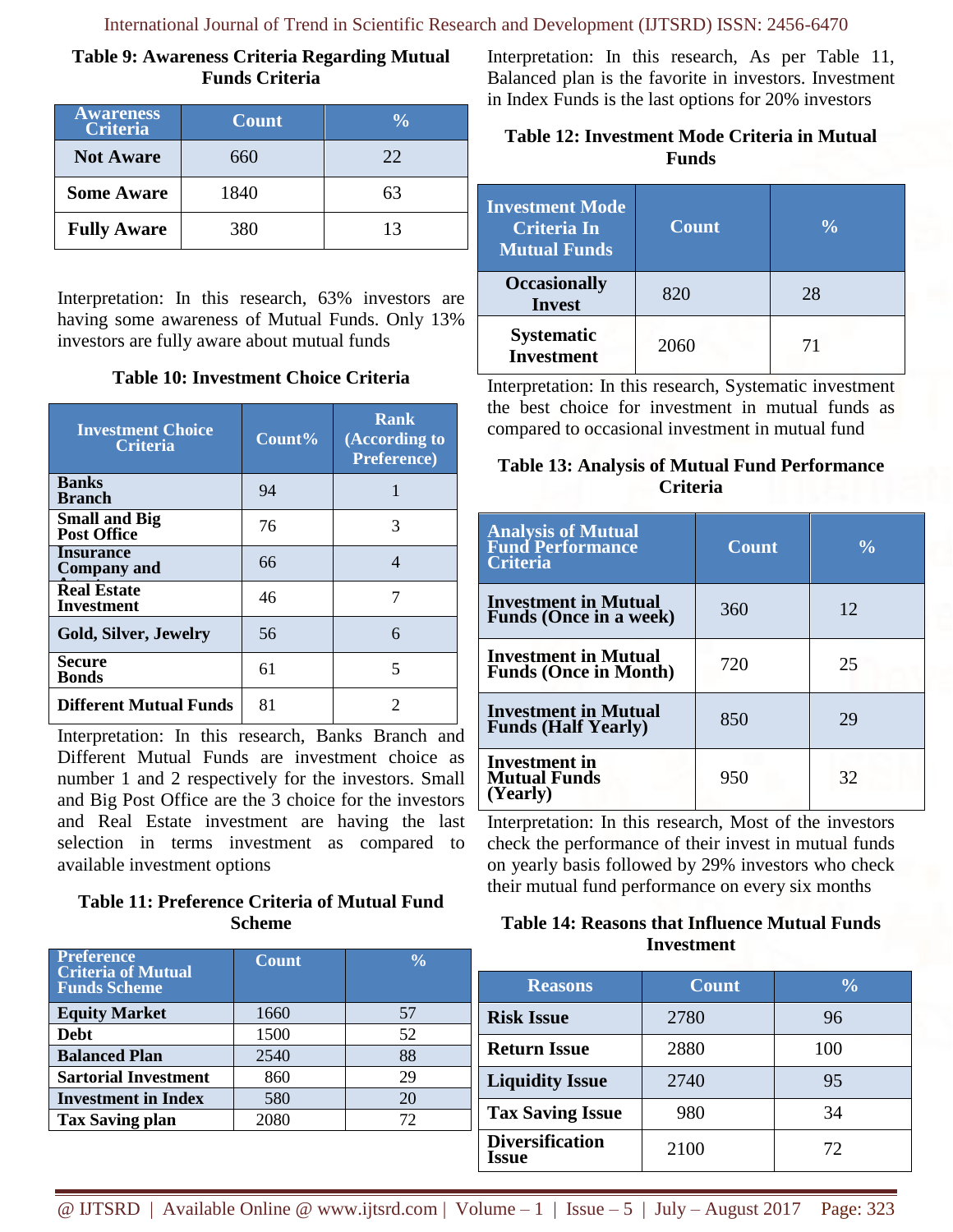Interpretation: In this research, Return in mutual funds investment is the important issue for all the investor. Tax saving issue is important for only 34% investors investing in mutual funds

## **Table 15: Way to investment Criteria in Mutual Funds**

| <b>Way to</b><br>investment<br><b>Criteria</b> | <b>Count</b> | $\sqrt[0]{\cdot}$ |
|------------------------------------------------|--------------|-------------------|
| Using<br>Internet/App                          | 1220         | 42                |
| <b>Physical</b><br>Means                       | 1660         | 57                |

Interpretation: In this research, Physical means interaction is preferred by 57% of investors for investment in mutual funds. Only 42% investors are using Internet/App for investment in mutual funds

#### **9. Findings of the Research**

This research presents a study of investor behaviour for investment in mutual funds in Farrukhabad District, Uttar Pradesh, India. The primary goal of the investors is to save money and fight with inflation. Service class and others want to invest in tax saving plans for saving tax as well as boost the return of investment. Most of the investors are saving between 10 to 25% of their earnings. As per our research, some of investor invested in mutual fund without aware about mutual funds and take advice from others while investing in mutual funds. Investment in Banks savings and different schemes of mutual funds are being 1st and 2nd choice for investors. Investment in Balance plan and Tax saving plans are mostly chosen by the investors. Systematic investment is the priority for investors while investing in mutual funds. Investment in mutual fund through physical means gives more trust for investment as compared to through Internet.

#### **10. Conclusion**

Mutual Fund organizations should educate investors to invest in mutual funds through Internet and Mobile App as compared to physical means because it saves time, money, paper work and complications. Mutual fund investment tracking is also very easy by using Internet and Mobile App. Direct interaction with equity can give high return but also risky for small and medium income group. In direct interaction while investing in equity market can be dangerous for inventors. Mutual funds give the ease to investors to get the indirect exposure of equity market. As per the performance of mutual funds, it can be better options as compared to bank savings. Mutual Fund organizations should also rung awareness camps for investors about investment methods and benefits of mutual funds. AMFI website shows past performance of Mutual funds and it can be the good way for investors for getting good returns and fight with inflation. Several advisory organizations proving advisory to Investors for investment in mutual fund and, a investor should have to maintain a diversified portfolio for maximizing their investment returns. This research presents a study of investor behaviour for investment in mutual funds in Farrukhabad District, Uttar Pradesh, India.

## **REFERENCES**

- 1) http://www.academia.edu/download/37602620/ijsr p-p23111.pdf
- 2) http://search.proquest.com/openview/4a8c400512 a0dee55da92aa8aa3bed11/1?pqorigsite=gscholar&cbl=27511
- 3) https://www.amfiindia.com/
- 4) Walia, N., and Kiran, R. (2009). "An Analysis of Investor's Risk Perception towards Mutual Funds Services", International Journal of business Management, Vol. 4, No. 5, pp. 106-120.
- 5) Saini, S., Anjum, B., and Saini, R (2011) "Investors' Awareness and Perception About Mutual Funds", International Journal Of Multidisciplinary Research, Vol. 1 No. 1, pp. 14- 29.
- 6) Singh, B.K., (2012) "A study on investors' attitude towards mutual funds as an investment option", International Journal of Research in Management, Vol. 2, No. 2, pp. 61-70.
- 7) Singh, Sapna, and Nishant Kumar. "Investors Attitude towards Pension Scheme (Special Reference To Kanpur District, Uttar Pradesh State, India)." International Journal of Social and Economic Research 5, no. 2 (2015): 181-190.
- 8) Singh, Sapna, and Nishant Kumar. "A review on pension system." International Journal of Advanced Research in Management and Social Sciences 3, no. 12 (2014): 179-196.
- 9) Singh, Sapna, and Nishant Kumar. "Investors attitude towards pension scheme: special reference to lucknow district, uttar pradesh state, india. "International Journal of Science Technology & Management" 54.2, (2015): 188-196.